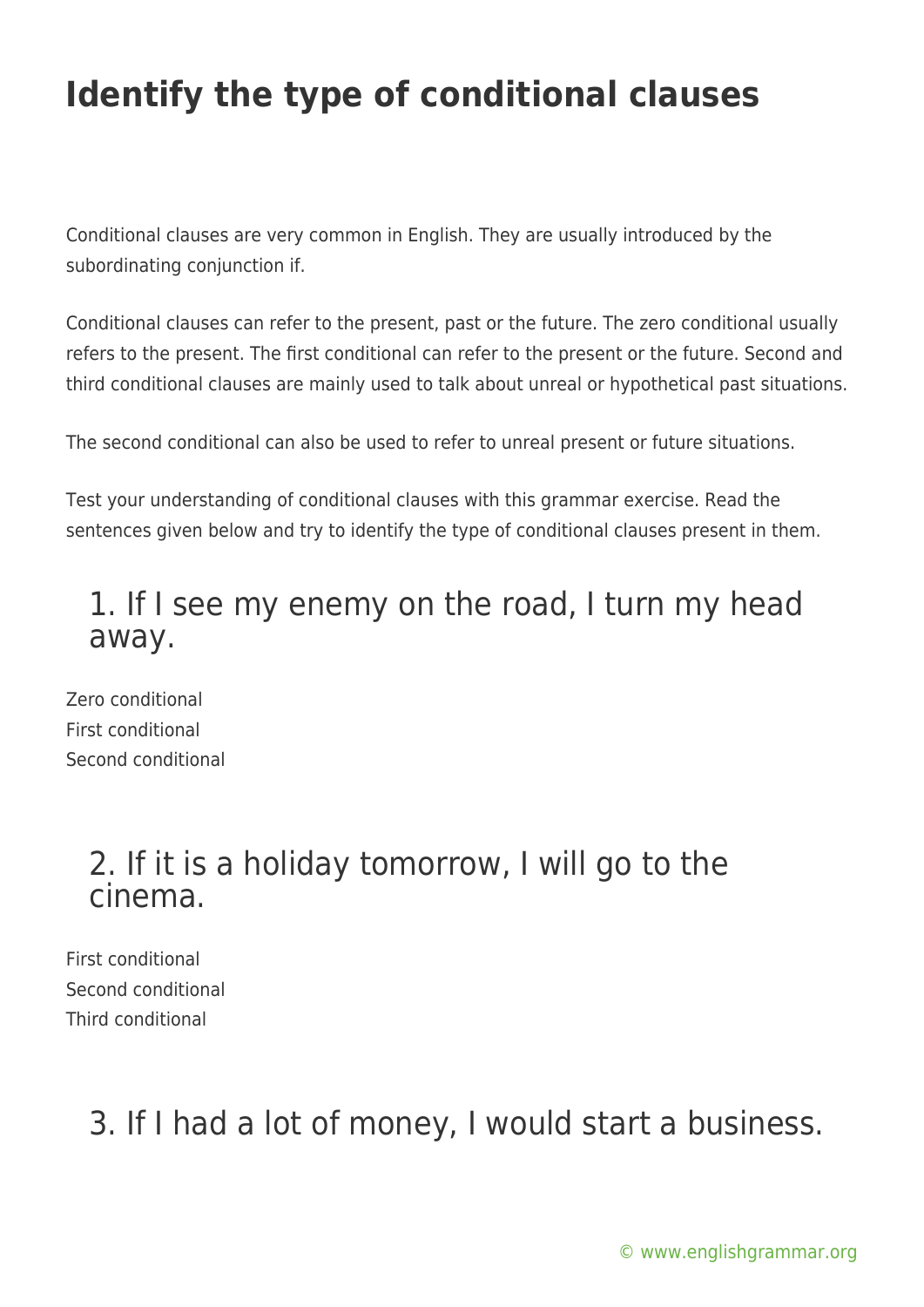### **Identify the type of conditional clauses**

First conditional Second conditional Third conditional

#### 4. If I want to go to Mumbai, I will book a ticket on the Mangala Express.

First conditional Second conditional Third conditional

#### 5. If you had worked harder, you would have passed the test.

First conditional Second conditional Third conditional

6. If you got a job in Delhi, you could learn Hindi.

First conditional Second conditional Third conditional

[© www.englishgrammar.org](https://www.englishgrammar.org/)